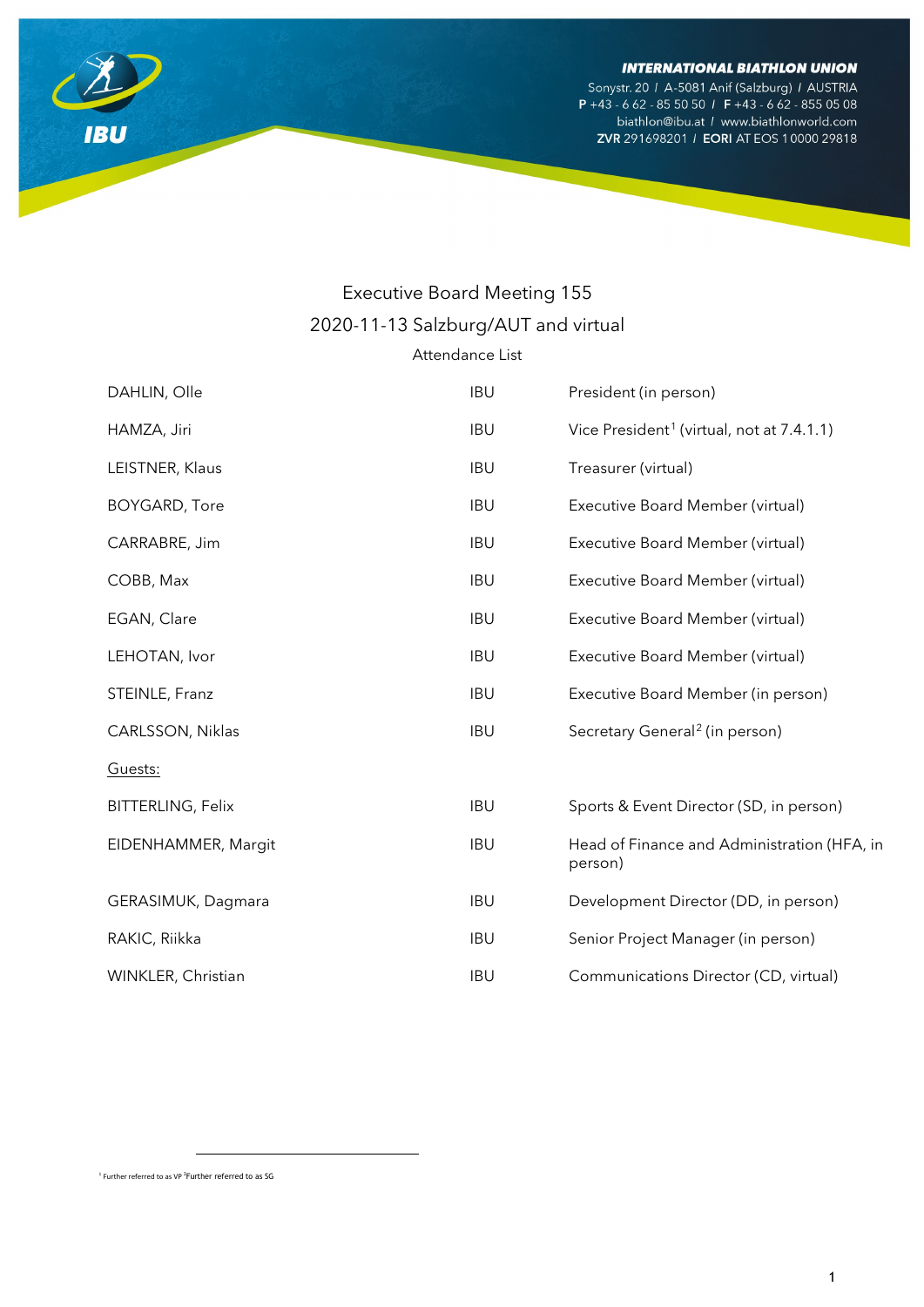Sonystr. 20 / A-5081 Anif (Salzburg) / AUSTRIA  $P + 43 - 662 - 8550501$  F + 43 - 662 - 855 05 08 biathlon@ibu.at / www.biathlonworld.com ZVR 291698201 / EORI AT EOS 10000 29818



# IBU Executive Board Meeting 155

# 2020-11-13 Salzburg/AUT and virtual

1. President's welcome

The President welcomed the board to this important meeting with limited in-person attendance due to the continuing COVID-19 related travel and other restrictions including a lock-down in Austria.

- 2. Approval of agenda items + pot. conflict of interest announcement The agenda was approved without amendments. VP Jiri Hamza indicated a conflict of interest with regard to the decision of proposal for host of the IBU Biathlon World Championships 2024.
- 3. Confirmation of EB minutes 154/2020 The EB 154 minutes were confirmed without amendments.

# 4. Reports, General

- I. The President reported on the following meetings that had taken place since EB 154:
	- I. IOC/Winter IF meeting, 5 October 2020, virtual The IOC President invited the winter international federation leadership for an internal and informal discussion on current issues and sport.
	- II.Bank meetings, 21-22 October 2020, Salzburg The IBU president, Treasurer, SG and the HFA held external bank meetings discussing options for the IBU's business.
	- III. Regional Workshops, 2 November 2020, virtual Congress preparation meetings were held with the six NF-regions.
	- IV. IF Forum, 5-6 November 2020, virtual The traditional IF Forum week was conducted virtually this year.

V. AIOWF Annual Meeting, 5 November, virtual

The AIOWF meeting included attendance by the IOC's sport department and heard reports from the different IOC commissions, GAISF and WADA, among others. A key discussion concerned the international test events for the Beijing 2022 Olympic Winter Games.

Replacing Gian Franco Kasper of the FIS, Ivo Ferriani was elected the new President of the AIOWF and following a long-term established practice of a single IF managing the AIWOF administration, IBSF Secretary General Heike Groesswang will serve as the AIOWF Secretary General.

- VI. IOC Sustainability and Legacy Commission, 5 Nov 2020, virtual President Dahlin attended the IOC Sustainability and Legacy Commission meeting where e.g. the IOC's new sustainability and legacy long-term objectives were discussed. The IBU's feedback was included and presented for discussion.
- VII. IF Forum Sustainability Session, 6 November, virtual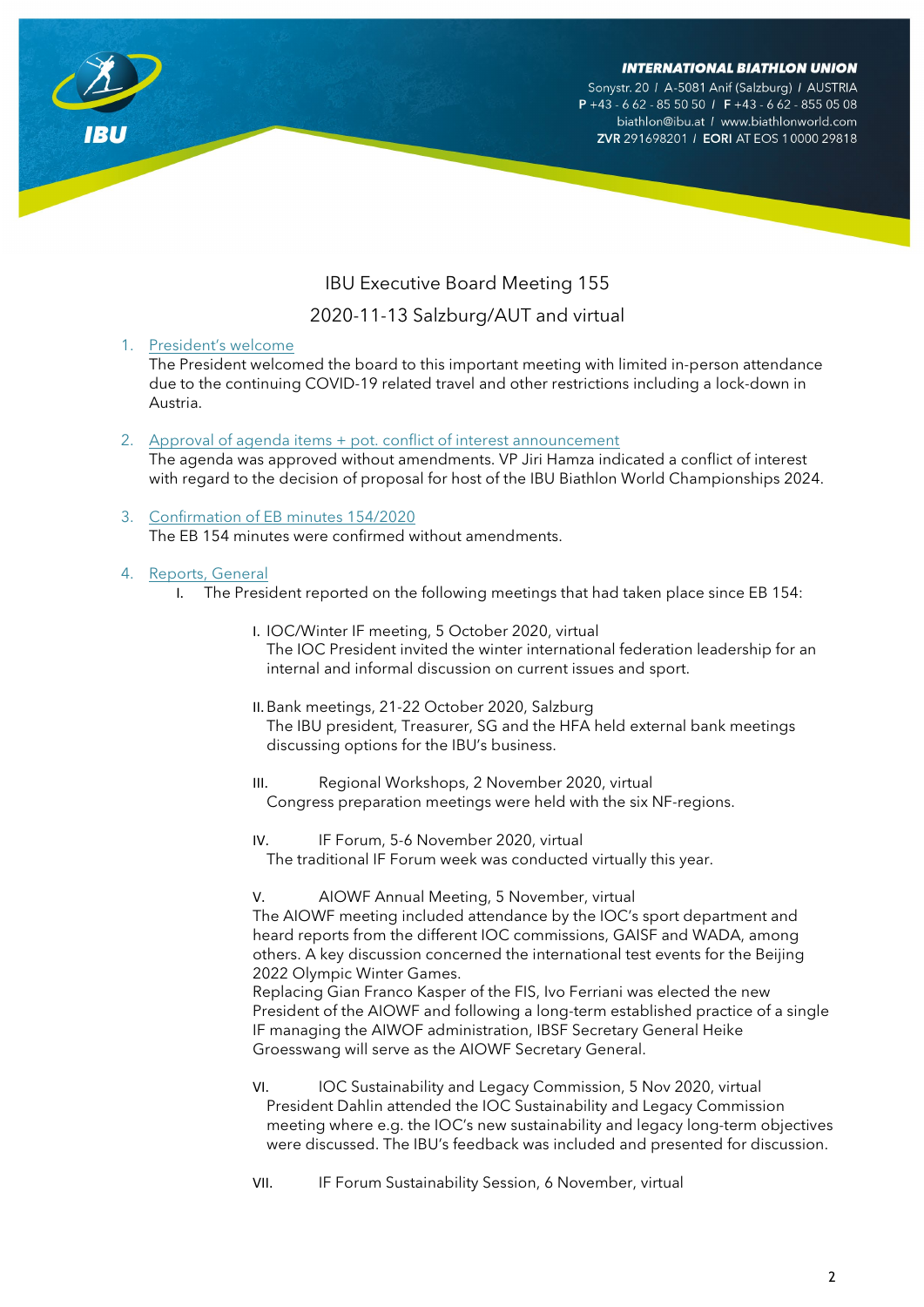Sonystr. 20 / A-5081 Anif (Salzburg) / AUSTRIA  $P + 43 - 662 - 8550501$  F + 43 - 662 - 855 05 08 biathlon@ibu.at / www.biathlonworld.com ZVR 291698201 / EORI AT EOS 10000 29818

The IBU received an IOC / Dow Carbon Leaders Award for its efforts to fight climate change, which includes carbon offset credits for the amount of the IBU's remnant carbon footprint during the 2020 calendar year (1'100 tons CO2e). The IBU also participated in a panel discussion featuring the Award's winners.

- VIII. Commercial Side of Biathlon Webinars, 9 November 2020, virtual A double webinar was held that saw 75 IBU family participants from 35 nations.
- IX. GAISF General Assembly, 10 November 2020, virtual The IBU participated in the annual proceedings.
- X. IOC / Winter IF Meeting, 12 November 2020, virtual The IOC convened the winter IFs to an online meeting with the Beijing 2022 organisers to take the final decision on the international test events during the 2020/2021 season. A press release was issued by the IOC on 13 November.
- II. Other EB members

There were no reports from the EB members.

III. Secretary General

The SG referred to his written report, highlighting a letter received from the RBU on 11 November to address their outstanding unpaid debt to OCs from the 2019/2020 season where some amounts remain outstanding.

Following a lengthy discussion, the EB decided to extend the payment deadline for the RBU until 25 November. If the RBU has not paid their debts in full by 25 November 2020, the RBU's quota for officials at IBU events will be reduced. *(Note after the meeting: RBU paid all debts before the 25th of November, so no measures needed)*

The SG also noted the success of the webinars discussing the Commercial Side of Biathlon and the interest expressed by the NFs in continuing discussion and development in this area, which will likely lead to staging further similar educational seminars in this topic area in the future.

# 5. Reports, Overall and Strategy

I. Report: EB Yearly Cycle

To ensure that the Executive Board is able to work with a long-term perspective, the SG presented a suggested rolling annual calendar for the board's work, including the aim to provide early budgetary direction for the NFs to help their future financial planning. After discussion, the EB agreed that the proposal provides a good framework for decisionmaking and approved the frame for yearly meetings. The frame is included as Appendix 1

II. Report: Target 26 (N.Carlsson)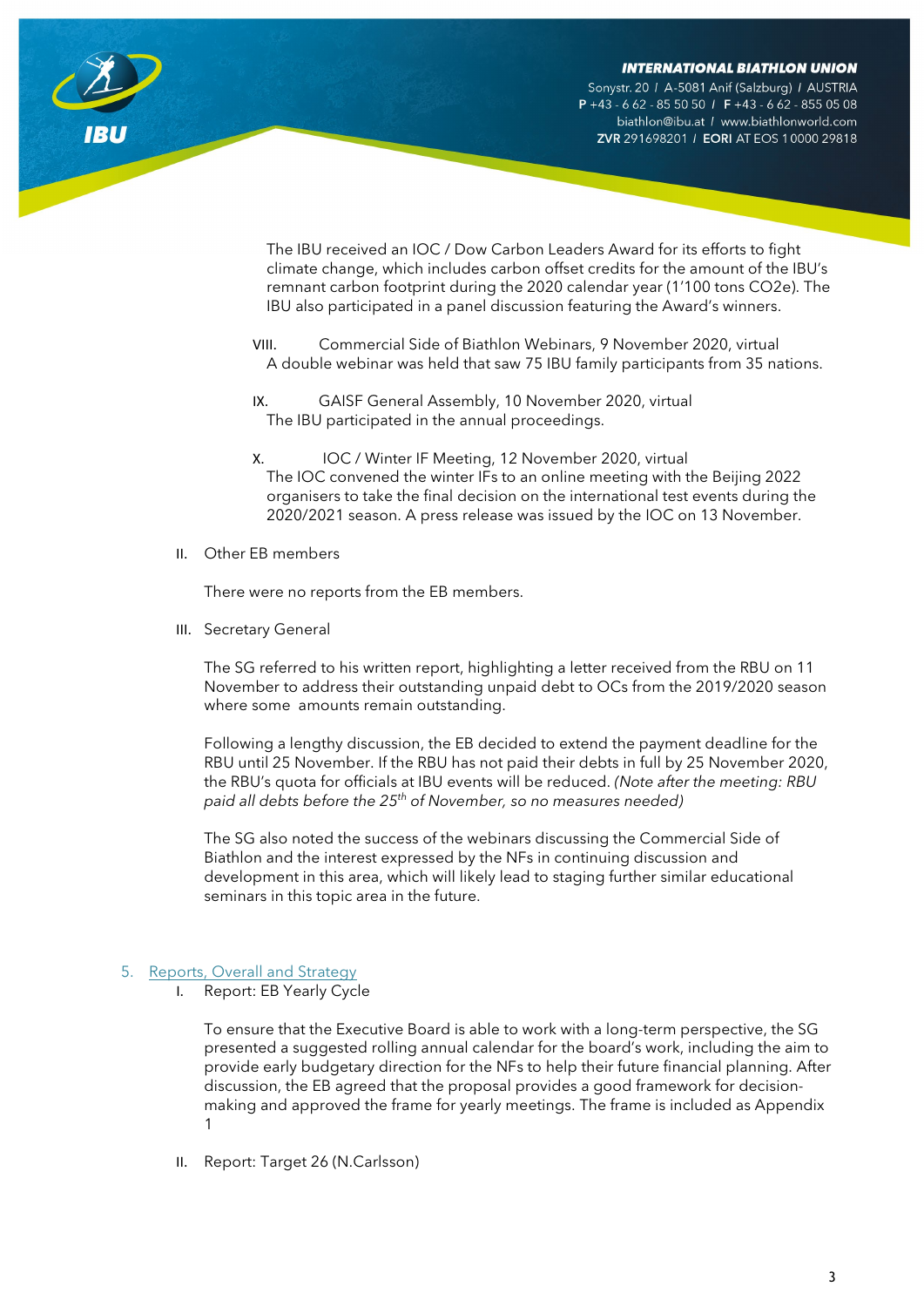Sonystr. 20 / A-5081 Anif (Salzburg) / AUSTRIA  $P + 43 - 662 - 8550501$  F +43 - 662 - 855 05 08 biathlon@ibu.at / www.biathlonworld.com ZVR 291698201 / EORI AT EOS 10000 29818

I. Discussion: Overall objectives/ strategy (N. Carlsson)

Following the initial workshop at EB 154 in Munich, a proposal for continuing the overall objectives/strategy development process with a detailed schedule for 2021 was presented. The EB agreed to proceed with the development of the overall strategic framework according to the proposed process, however noting the potential impact of COVID-19 on any activities planned in Q1/21.

- II.Report: 3.1/5.2 Digital Ecosystem (C. Winkler). The EB acknowledged the update presented by CD together with Digital Project Manager Jouni Oksanen on the development of the IBU digital ecosystem. The project is on track with a Request for Proposal (RFP) being issued by 16 November. The RFP process is expected to take slightly over two months.
- III. Report: Criteria Follow-up RBU (F.Steinle)

EB Member Franz Steinle reported that due to COVID-19 related restrictions the planned follow-up meeting with the RBU cannot be held as planned in November 2020. Given the expected timeline of the CAS decision regarding RUSADA in December 2020, the next meeting has been delayed until early 2021.

IV. Report: Biathlon Integrity Unit (BIU) (F.Steinle)

The EB took note of EB Member Steinle's report on the latest developments in the Biathlon Integrity Unit, with specific reference to current CAS cases and ERC reporting procedures.

V. Decision: Anti-Doping Rules update connected to the new WADA Code

The EB approved the revised IBU Anti-Doping Rules that will be in effect from 1 January 2021 in accordance with the new WADA code.

VI. Report: Membership questions (N.Carlsson)

The EB received an update regarding the potential memberships of Thailand, Afghanistan and Kuwait. So far complete documentation has not been received from any of these nations.

# 6. Finance and Administration

I. Budget follow-up/forecast 2020/2021 (M.Eidenhammer/N.Carlsson)

The EB acknowledged the updated budget forecast, Forecast 2 for the financial year 2020/2021 now reflecting more detailed estimates on the impact of COVID-19.

II. Report/Decision: Financial Investments and Bank Comparison (M. Eidenhammer)

The EB supported the proposal for the new financial investment instruction guidelines, including the change of IBU's partner banks going forward, and we will now engage one bank for our daily operations and two banks for our reserves, frames were also given for how the reserves will be handled.

7. Sport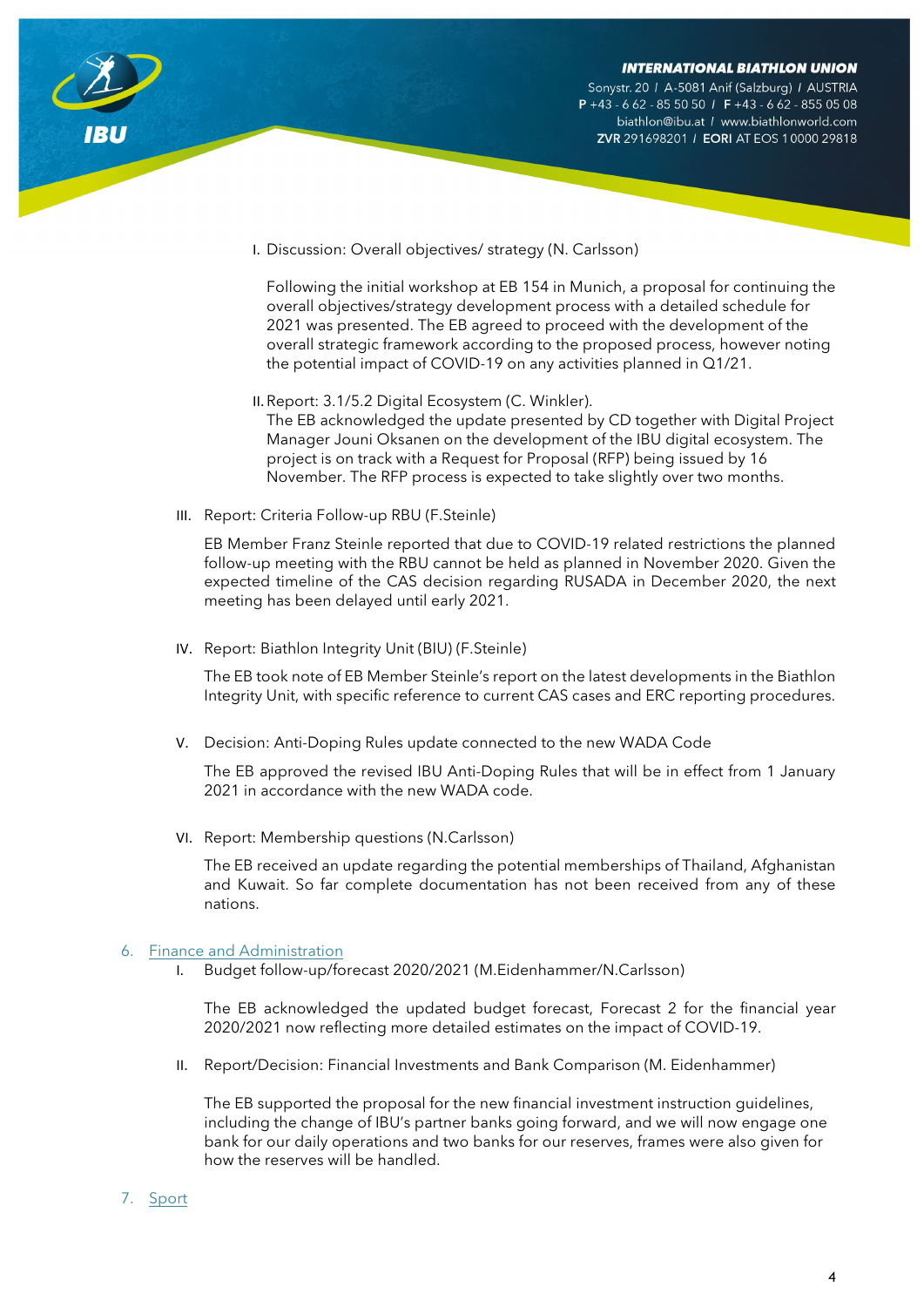Sonystr. 20 / A-5081 Anif (Salzburg) / AUSTRIA  $P + 43 - 662 - 8550501$  F + 43 - 662 - 855 05 08 biathlon@ibu.at / www.biathlonworld.com ZVR 291698201 / EORI AT EOS 10000 29818



I. Update & further procedure: (F. Bitterling) a. WC Calendar & Comp. Schedule – general b. WC Calendar - Trimester 3, 2020/21

The season preparations at both World and IBU Cup are progressing well, despite the unusual and constantly changing circumstances.

Based on the joint decision of all winter IFs, the IOC and the IPC to adapt the international sports testing programme for Beijing 2022, replacing all international test events scheduled in Q1 2021 (as announced on 13 November 2020 by the IOC), the IBU World Cup in the People's Republic of China will not take place during the third trimester of season 2020/2021. A revised schedule for the third World Cup trimester is pending further information from governmental authorities of potential event hosts. Possible calendar set-ups were presented to the EB, which has tasked the IBU Event Task Force (ETF) to finalize the planning asap but latest before the season start in Kontiolahti on November 28th 2020.

II. Acknowledgement of Updated Qualification System for OWG 2022 (F. Bitterling)

The EB acknowledged the principles of an updated qualification system designed to respond to the challenges posed by the global pandemic. The final document once approved by the IOC will be shared with the EB for acknowledgement, before transmitting it to all NFs as well. IBU´s goal is that all NFs are informed before the season start in Kontiolahti, which would be also the first qualification event.

III. Decision: Allocation of host venue for SB WCH 2022 (F. Bitterling)

The EB decided unanimously to allocate the SB WCH to Ruhpolding/ GER following the proposal of the Technical Committee. The precise event dates will be coordinated with the NF GER/OC Ruhpolding and communicated in the IBU Datacenter afterwards.

- IV. WCH Candidates 2024 & 2025
	- I. Presentation
		- I. 2024
			- a. Nove Mesto NM/CZE
		- II. 2025
			- a. Minsk/BLR
			- b. Lenzerheide/SUI

The EB received excellent presentations from all candidates and conducted a detailed Question & Answer session with each.

II.Reports of WCH Evaluation Commission

The EB reviewed the reports of the WCH Evaluation Commission and received a summary presentation from the SD on the Commission's findings.

III. Proposal for the Congress I. WCH 2024

The EB (Jiri Hamza not present for agenda point) unanimously decided to propose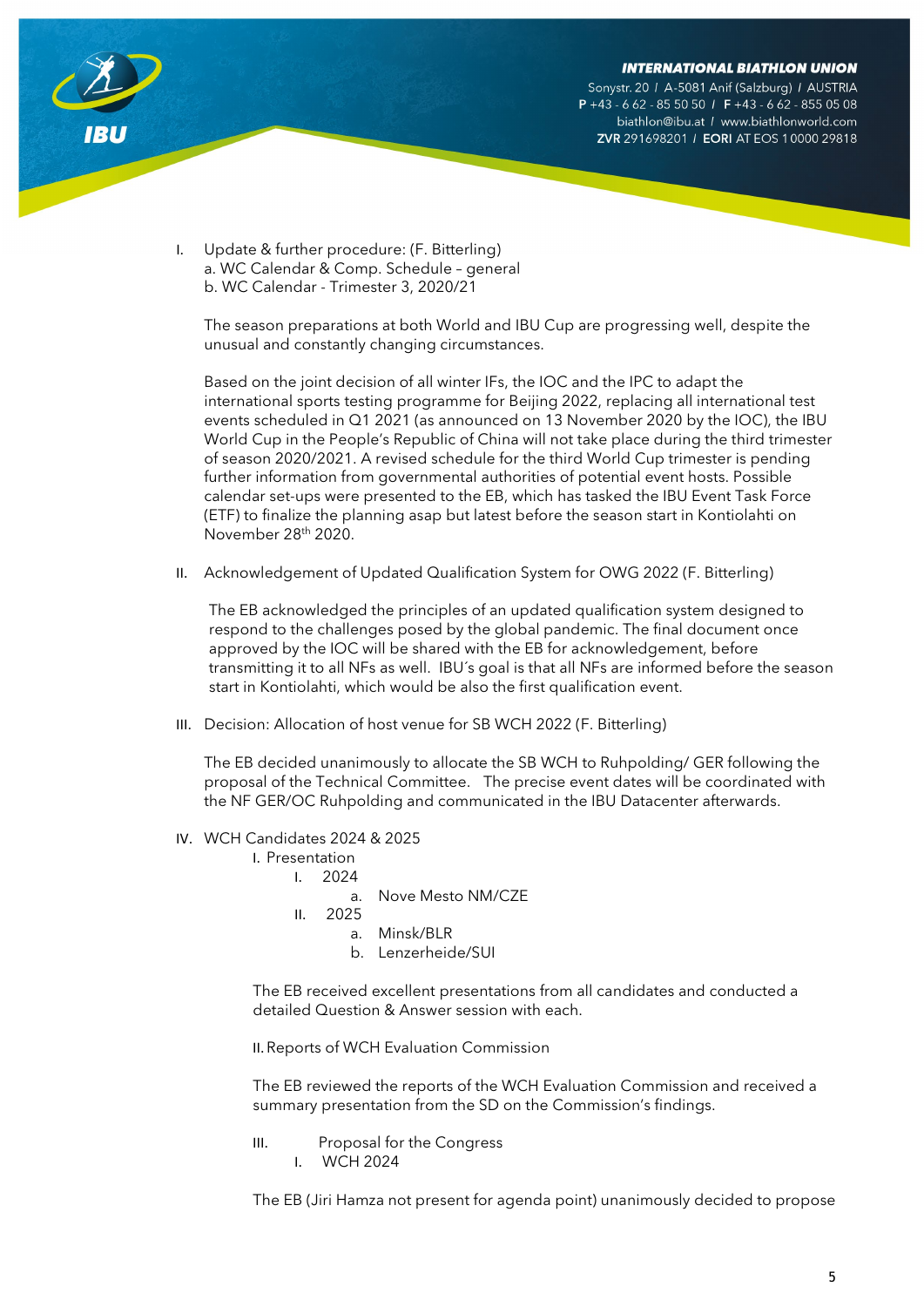Sonystr. 20 / A-5081 Anif (Salzburg) / AUSTRIA  $P + 43 - 662 - 8550501$  F +43 - 662 - 855 05 08 biathlon@ibu.at / www.biathlonworld.com ZVR 291698201 / EORI AT EOS 10000 29818

to the IBU Congress the appointment of Nove Mesto/CZE as the host of the IBU Biathlon World Championships 2024.

The rationale of the Evaluation Commission for the decision was as follows:

- With the IBU WCH 2013 (followed by the hosting of many lower level IBU events in the years before) a biathlon fairy tale has started in Czech Republic that continues until today;
- Every biathlon fan knows the amazing atmosphere at the events in NMNM which is without any doubt extraordinary in winter sports;
- The venue will be once more upgraded and consequently will be one of the most impressive winter sports arenas in the world;
- NMNM stands for so much then only an experienced and very skilled OC team and a great venue, it is a synonym for real biathlon festivals.

### II. WCH 2025

Based on the recommendation of the Evaluation Commission, the EB unanimously decided to propose to the IBU Congress the appointment of Lenzerheide/SUI as the host of the IBU Biathlon World Championships 2025.

The rationale of the Evaluation Commission for the decision was as follows:

- Lenzerheide is well known with a long history in organising international snow sports events, such as in alpine and cross-country skiing;
- As a biathlon organiser, Lenzerheide is a relatively new member of the Biathlon Family, which has gone through a rapid and impressive development by organising multiple IBU Junior Cups, IBU Cups and finally the IBU YJWCH 2020 in the last few years;
- The current WCH application for 2025 is an extremely professional one with an impressive integration of all national stakeholders, such as the state government, the region, the touristic union, the hosting town, Swiss Ski and last but not least athletes. In addition, it is embedded prominently in the Swiss sports network;
- The application does not only include another improvement of the venue's infrastructure but also a big commitment to IBU´s strategy Target 26, and it follows a sustainable "green" event approach while providing a top level snow management system;
- An already fixed legacy fund for the next generation of young biathletes that would be generated from the hosting of the WCH, rounds off this impressive application.
- V. Report: WG fluor (M.Cobb)

The EB acknowledged the report on the development of the fluor tracker which is progressing well. Field testing is expected to begin in January 2021.

VI. U25 Award WC: Prize Money (F.Bitterling)

Following the decision for such award from EB 154, the EB decided to award the U25 Award winner in both genders a season prize money purse of €5'000 each.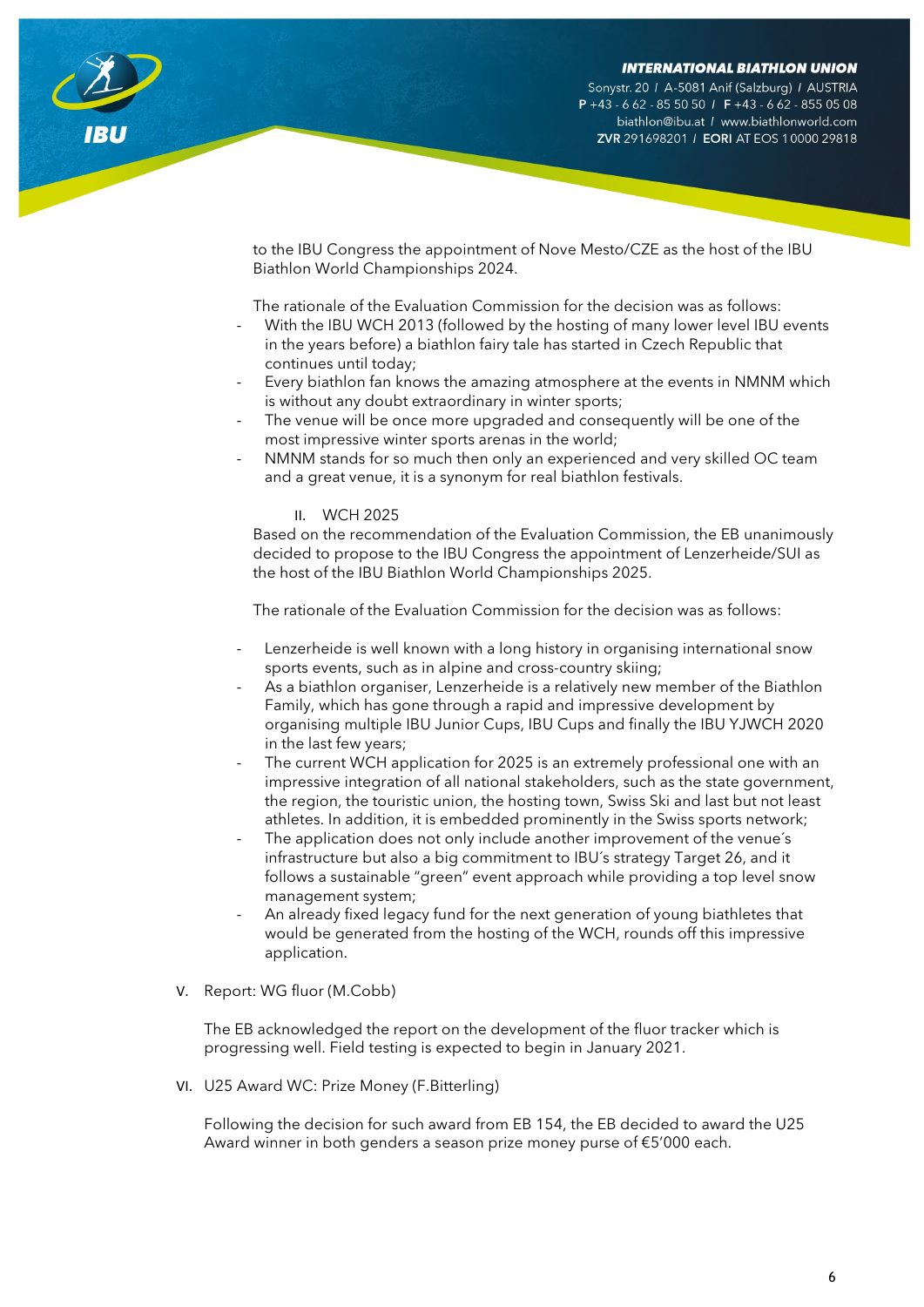Sonystr. 20 / A-5081 Anif (Salzburg) / AUSTRIA  $P + 43 - 662 - 8550501$  F + 43 - 662 - 855 05 08 biathlon@ibu.at / www.biathlonworld.com ZVR 291698201 / EORI AT EOS 10000 29818

# 8. Development

I. Report: Update (D.Gerasimuk)

The EB acknowledged the report by DD on the recent activities of the development department. The President complimented the DD for the highly successful virtual IOC-IBU camps.

II. Decision: IBU Regional Event financial support and calendar.

The EB decided to support the DD's proposal for the financial support of the new IBU Regional Event series. Special rules for setting the new event dates in case of a cancellation due to the impact of COVID-19 will apply and require a new application to the IBU.

# 9. Communication

I. Report: Update "Communication" (C.Winkler)

The EB acknowledged the report by CD on the recent activities of the communication department, tailored to meet the challenges of the upcoming season with no fans and little media on site with additional virtual services. A fan campaign called #BiathlonUnited will launch with the start of the new season along with a new IBU TikTok account.

# 10. Meetings

- I. EB meetings
	- I. EB 156, Feb 11, Pokljuka/SLO
	- II. EB 157, June 18-20, Salzburg/AUT
	- III. EB 158, Sept 10, Munich/GER (in conjunction with the Presidents' Meeting on Sept 10-12 (beginning with dinner on 10 Sept)
	- IV. EB 159, Nov 12-14, venue to be decided
	- V. EB 160, February 2022, Beijing/CHN
- II. Other IBU meetings
	- I. **IBU Congress, 14 Nov 2020, virtual** 
		- a. Procedures and Execution

Congress will take place virtually for the first time, managed by the President and SG. The ERC report will present a high-level summary of its final report. The SG reviewed the procedures for approval to be used during Congress 2020.

- II. OC meeting, 11-13 June 2021, Bled
- III. TC Meeting, (dates to be confirmed) January 2021, virtual
- III. Other meetings
	- I. EU High Level Conference, 17 November, virtual
	- II. EOC General Assembly, 27 November, virtual
- 11. Miscellaneous